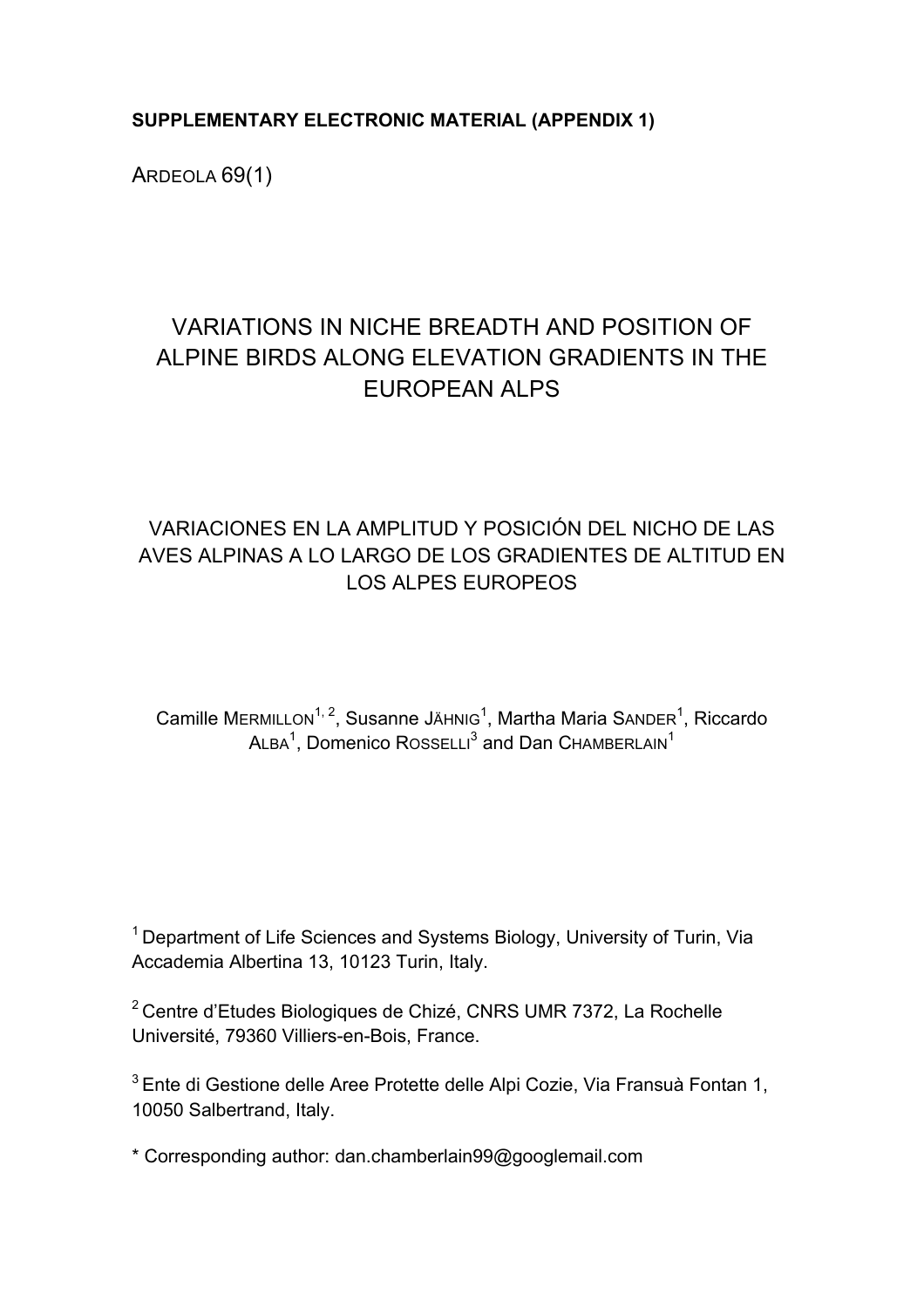#### **APPENDIX 1.**

Study area and variables considered. *[Área de estudio y variables empleadas.]*

**Figure A1.** Map of study area and list of the variables used in the dataset

*[Mapa de la zona de estudio y lista de las variables utilizadas en la base de datos.]*

A map of the study region and location of sites is given in **Figure A1**. A list of all the environmental variables used in the analysis is given in **Table A1**.



Figure A1 Location of the study sites in the province of Turin (Piedmont, Italy). Each point represents the mean coordinates of a transect.

*Ubicación de los puntos de estudio en la provincial de Turín (Piamonte, Italia). Cada punto representa la media de las coordinadas de un transecto.*